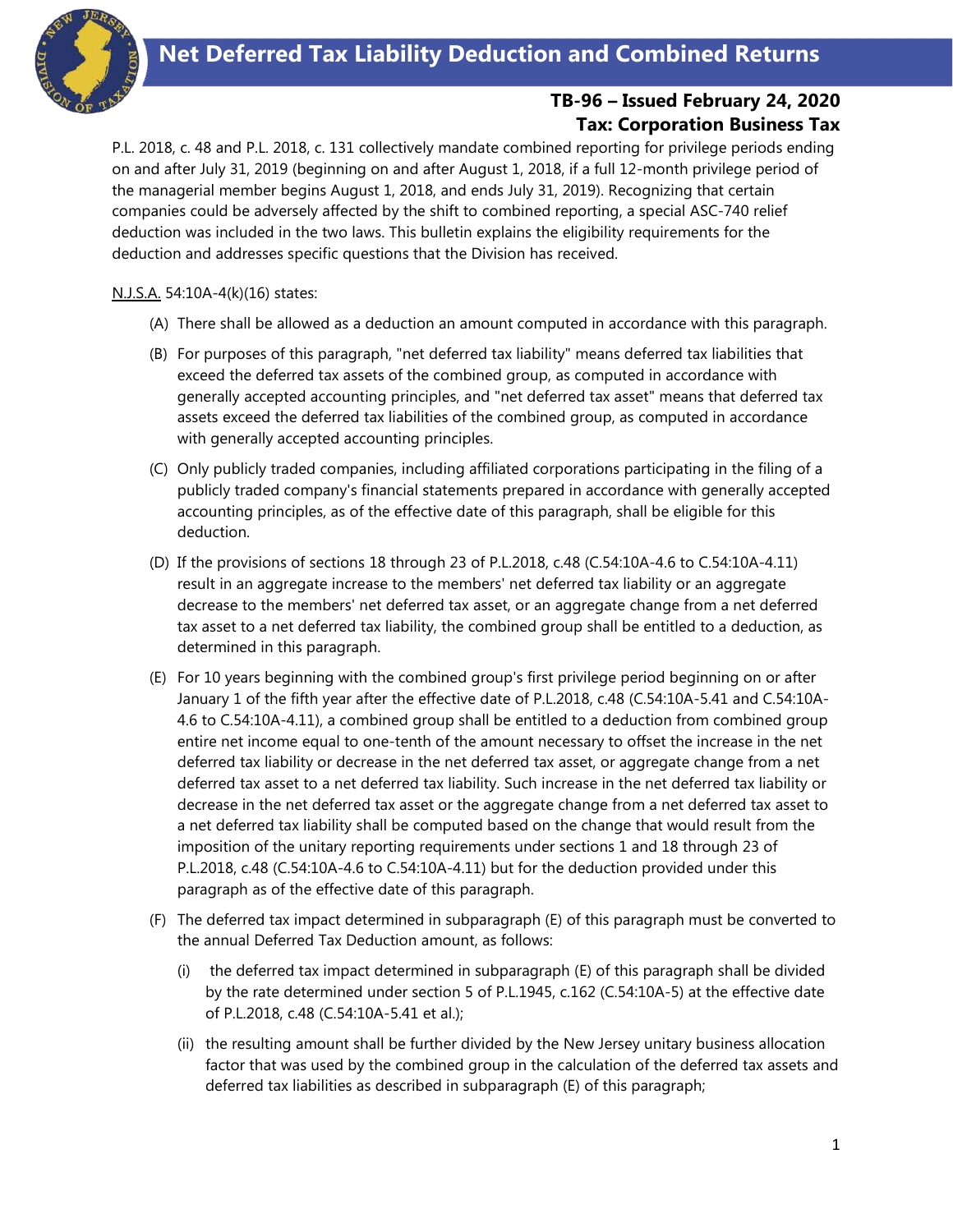- (iii) the resulting amount represents the total net Deferred Tax Deduction available over the tenyear period as described in subparagraph (E) of this paragraph.
- (G) The deduction calculated under this paragraph shall not be adjusted as a result of any events happening subsequent to such calculation, including, but not limited to, any disposition or abandonment of assets. Such deduction shall be calculated without regard to the federal tax effect and shall not alter the tax basis of any asset. If the deduction under this section is greater than combined group entire net income, any excess deduction shall be carried forward and applied as a deduction to combined group entire net income in future privilege periods until fully utilized.
- (H) Any combined group intending to claim a deduction under this paragraph shall file a statement with the director on or before July 1 of the year subsequent to the first privilege period for which a combined return is required. Such statement shall specify the total amount of the deduction which the combined group claims on such form and in such manner as prescribed by the director. No deduction shall be allowed under this paragraph for any privilege period except to the extent claimed on such timely filed statement in accordance with this paragraph.

## **Definitions**

For purposes of the Net Deferred Tax Liability Deduction, the Division defines the following terms as stated:

**Publicly Traded Company** means a company that is listed on a stock exchange or over-the-counter markets.

**Generally Accepted Accounting Principles** refers to accounting principles, standards, and procedures established by either:

- U.S. Generally Accepted Accounting Principles (U.S. GAAP), which are issued by the Financial Accounting Standards Board (FASB); **or**
- International Financial Reporting Standards (IFRS), which are issued by the International Accounting Standards Board (IASB).

**Financial Statements** are statements that are required to be filed on a schedule (annually, quarterly, etc.) and that are prepared in accordance with generally accepted accounting principles. This includes, but is not limited to, 10-K, 10-Q, or SEC Form 8-K that are filed with the U.S. Securities and Exchange Commission.

**Net Deferred Tax Asset** refers to the deferred tax assets that exceed the deferred tax liabilities of a combined group that are computed in accordance with generally accepted accounting principles.

**Net Deferred Tax Liability** refers to the deferred tax liabilities that exceed the deferred tax assets of the combined group that are computed in accordance with generally accepted accounting principles.

### **Net Deferred Tax Liability Deduction**

Publicly-traded companies and their affiliates (subsidiaries) whose deferred tax positions are negatively affected as a direct result of the change to mandatory combined reporting can claim a Net Deferred Tax Liability Deduction (NDTLD) in an amount necessary to offset the increase in the net deferred tax liability, decrease in the net deferred tax asset, or aggregate change from a net deferred tax asset to a net deferred tax liability.

Financial statements must be filed with a United States regulatory authority or a regulatory authority of a foreign nation with which the United States has a reciprocal agreement. Financial statements must be prepared in accordance with generally accepted accounting principles.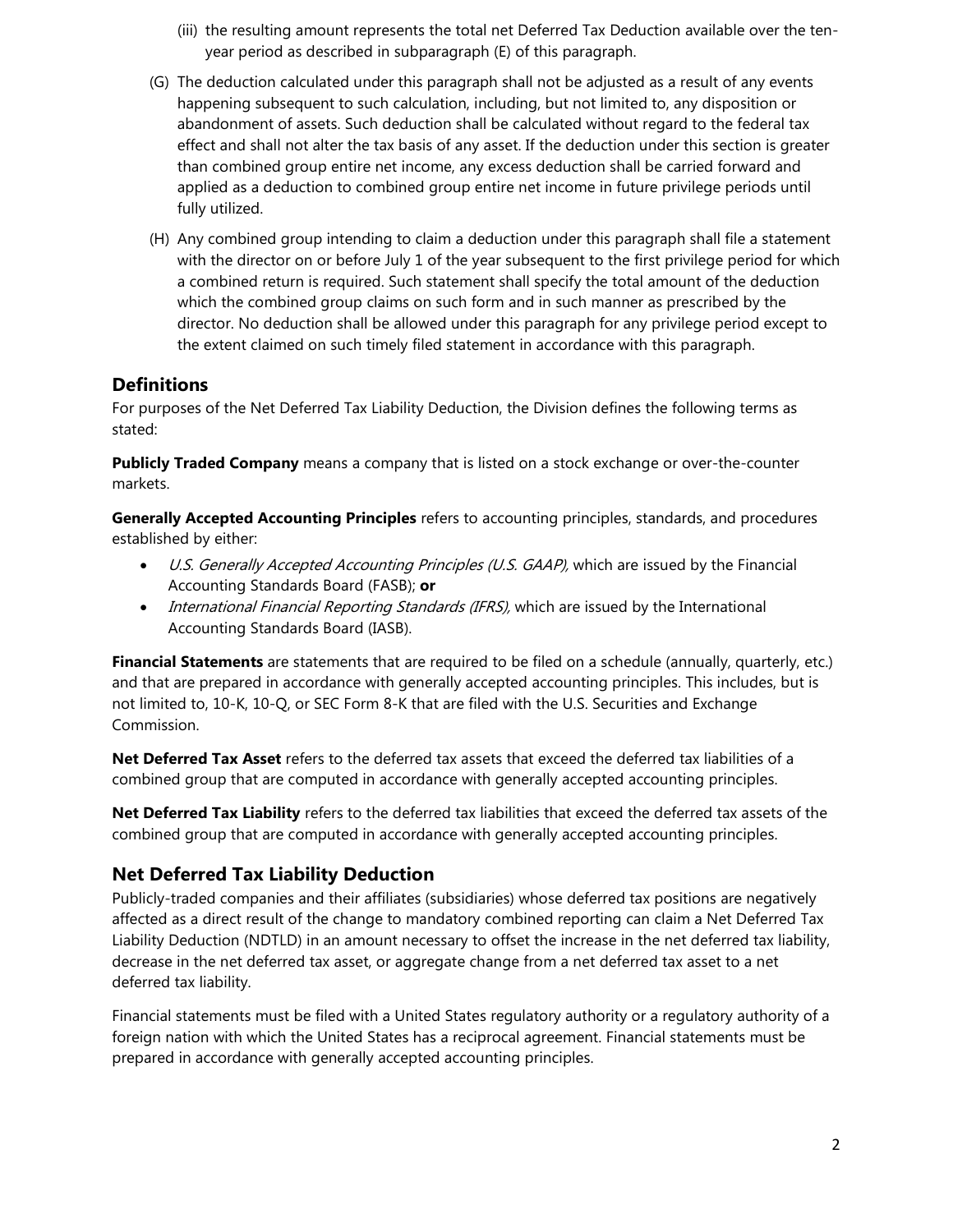In order to be able to claim the deduction, taxpayers must complete Form DT-1 (New Jersey Corporation Business Tax Statement of Net Deferred Tax Liability Deduction) on or before July 1, 2020. The form will be available online no later than April 1, 2020. Please continue to check the website [\(www.state.nj.us/treasury/taxation/cbt/cbtreform.shtml\)](http://www.state.nj.us/treasury/taxation/cbt/cbtreform.shtml). **Once completed, the form must be uploaded through the New Jersey Online Notice Response Service (NJ ONRS).** Note: The Division will not accept Form DT-1 through the mail.

Taxpayers will use one-tenth of the deduction per year over a ten-year period beginning on or after January 1, 2023.

# **Q & A on Net Deferred Tax Liability Deduction**

The Division has received several questions regarding the Net Deferred Tax Liability Deduction (NDTLD), which are answered below:

### **1. Can a privately held company apply for the NDTLD?**

No. Privately held companies are not eligible for the NDTLD. The law specifies that in order to be eligible for the deduction a company must be publicly traded, listed on a stock exchange or over-thecounter market, and file financial statements in accordance generally accepted accounting principles (defined above).

**2. I am an owner of a closely held group of companies that is now required to file mandatory combined returns, am I eligible for the NDTLD?**

No, only publicly traded companies that file financial statements in accordance with U.S. G.A.A.P. or I.F.R.S. are eligible. Individuals and privately held combined groups are not eligible for the NDTLD.

**3. Are there specific stock exchanges or over-the-counter markets on which a company must be listed to qualify for the NDTLD?**

A company can be listed on any stock exchange or over-the-counter market that is regulated by a U.S. regulatory authority or a regulatory authority of the foreign nation that has a reciprocal agreement with the U.S. government or U.S. regulatory authority.

### **4. Is the surtax included in the computation of the NDTLD?**

Yes. The surtax is part of the overall tax rate of the combined group so it must be included when calculating the NDTLD.

#### **5. Is the impact of changing to market-based sourcing included in the computation of the NDTLD?**

No. The NDTLD was designed to mitigate the financial impact of New Jersey's shift to combined reporting. The change to market-based sourcing is not a result of combined reporting. Therefore, it cannot be included in the NDTLD calculation.

**6. The parent corporation files financial statements in accordance with IFRS and is listed on a foreign stock exchange that has a reciprocal agreement with the U.S. government. The U.S. subsidiaries are required to file a mandatory unitary combined return with New Jersey and are included in the parent corporation's financial statements filed with the foreign nation. Are the U.S. subsidiaries eligible for the NTDLD?**

Yes, because the subsidiaries are affiliates of the parent corporation that files financial statements in accordance with I.F.R.S. and the parent corporation is listed on a relevant stock exchange.

**7. The parent corporation files financial statements in accordance with U.S. GAAP and is listed on the New York Stock Exchange. The parent corporation is not unitary with its subsidiaries. The subsidiaries are required to file a mandatory unitary combined return for New Jersey Corporation Business Tax purposes. The combined group is included in the parent corporation's financial statements filed with the U.S. Securities and Exchange Commission (SEC). Is the combined group eligible for the NTDLD?**